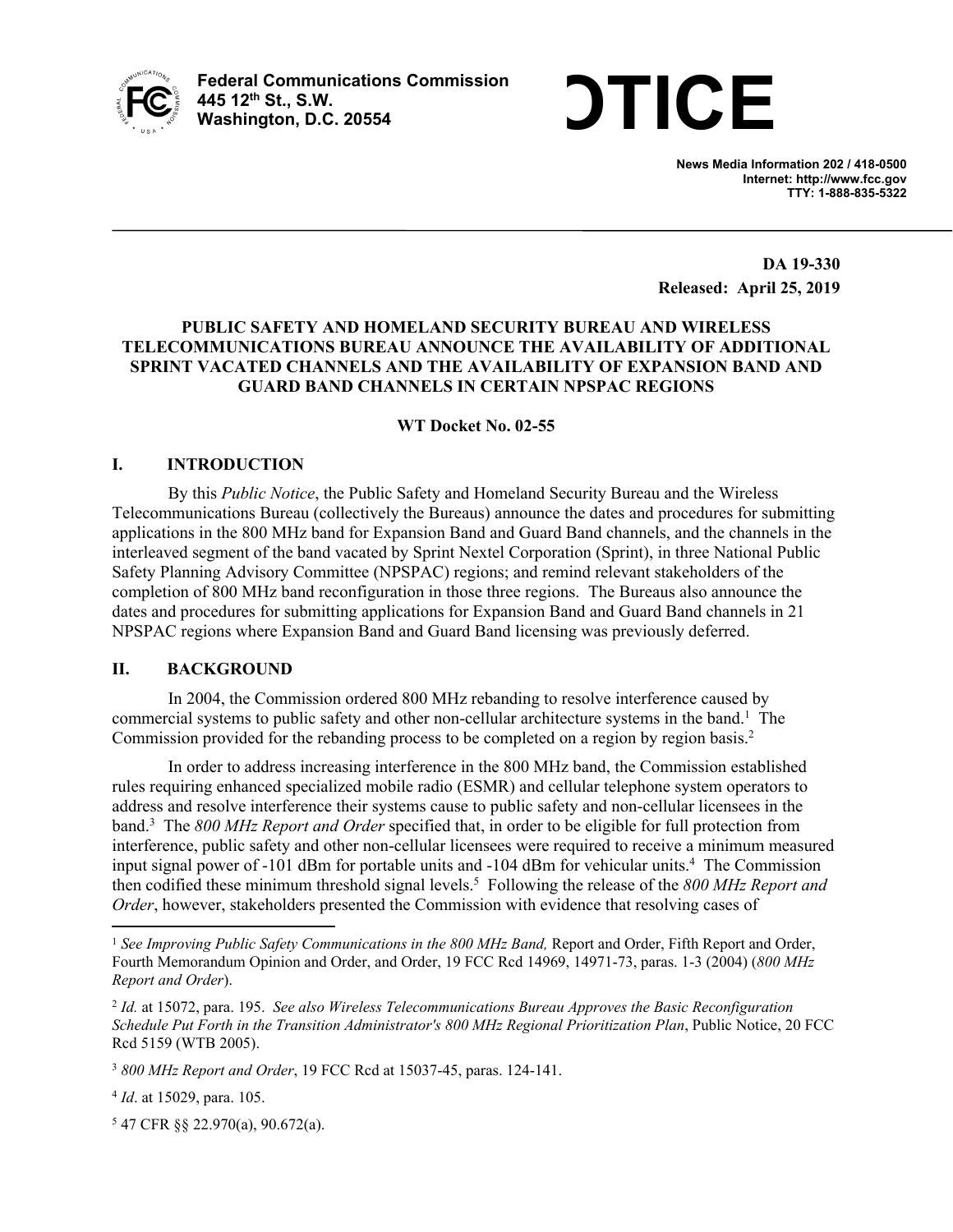interference at these minimum threshold levels could impose substantial operational restrictions on ESMR carriers in the interleaved channels during the rebanding process.<sup>6</sup> Thus, the Commission temporarily waived the minimum threshold levels and implemented interim levels of -85 dBm for portable units and -88 dBm for vehicular units. These higher minimum signal levels remain in effect in each NPSPAC region until band reconfiguration is complete in that region.<sup>7</sup>

The Bureaus announced the completion of 800 MHz band reconfiguration in 11 regions in 2012,<sup>8</sup> and another 9 regions in 2014.<sup>9</sup> In 2016, the Bureaus announced the completion of 800 MHz band reconfiguration in the 21 regions listed in Attachment C, but they did not make unoccupied Expansion Band and Guard Band channels in those regions available for licensing at that time due to the pendency of a petition for rulemaking regarding the 800 MHz band.<sup>10</sup>

On October 22, 2018, the Commission released a *Report and Order and Order* which announced the completion of 800 MHz Band reconfiguration in three additional NPSPAC regions listed in Attachment A.<sup>11</sup> Consequently, the post-rebanding channel plan is in effect in these NPSPAC regions.<sup>12</sup> The completion of rebanding in these regions represents the continuation of a successful public-private partnership with Sprint, furthers the Commission's mission to "promote safety of life and property," and supports the nation's first responders with effective public safety networks free of cellular interference.<sup>13</sup>

In the *Report and Order and Order*, the Commission announced that, as to the NPSPAC regions listed in Attachment A, the temporary waiver of the interference criteria in those three regions expired, and the minimum threshold levels specified in the Commission's rules are now in effect.<sup>14</sup> Consequently, as of October 23, 2018*,* ESMR licensees and cellular telephone operators bear "strict responsibility" for resolving unacceptable interference to public safety and other non-cellular licensees receiving at least a

<sup>9</sup> *See Public Safety and Homeland Security Bureau and Wireless Telecommunications Bureau Announce the Completion of 800 MHz Band Reconfiguration in Certain NPSPAC Regions and the Availability of Additional Sprint Vacated Channels*, Public Notice, 29 FCC Rcd 16290 (PSHSB/WTB 2014) (*Second Completion of Rebanding Public Notice*).

<sup>10</sup> *See Public Safety and Homeland Security Bureau and Wireless Telecommunications Bureau Announce the Completion of 800 MHz Band Reconfiguration in Certain NPSPAC Regions and the Availability of Additional Sprint Vacated Channels*, Public Notice, 31 FCC Rcd 12891, 12895-97 (PSHSB/WTB 2016) (*Third Completion of Rebanding Public Notice*).

<sup>6</sup> *See Improving Public Safety Communications in the 800 MHz Band,* Supplemental Order, 19 FCC Rcd 25120, 25137, para. 38 (2004) (*Supplemental Order*).

<sup>7</sup> *Id.* at 25137-38, para. 39.

<sup>8</sup> *See Public Safety and Homeland Security Bureau and Wireless Telecommunications Bureau Announce the Completion of 800 MHz Band Reconfiguration in Certain NPSPAC Regions*, Public Notice, 27 FCC Rcd 14775 (PSHSB/WTB 2012).

<sup>11</sup> *Creation of Interstitial 12.5 Kilohertz Channels in the 800 MHz Band Between 809-817/854-862 MHz; Amendment of Part 90 of the Commission's Rules to Improve Access to Private Land Mobile Radio Spectrum; Land Mobile Communications Council Petition for Rulemaking Regarding Interim Eligibility for 800 MHz Expansion Band and Guard Band Frequencies*, WP Docket No. 15-32, RM-11572, WP Docket No. 16-26, RM-11719, Report and Order and Order, FCC 18-143, at 24, para. 59 (Oct. 22, 2018) (*PLMR Report and Order*); *see also infra* Attachment A. NPSPAC regions previously announced as complete with band reconfiguration are listed in Attachment B. The Bureaus have yet to announce the completion of 800 MHz reconfiguration in 14 NPSPAC regions, mostly along the border with Mexico or adjacent to such regions.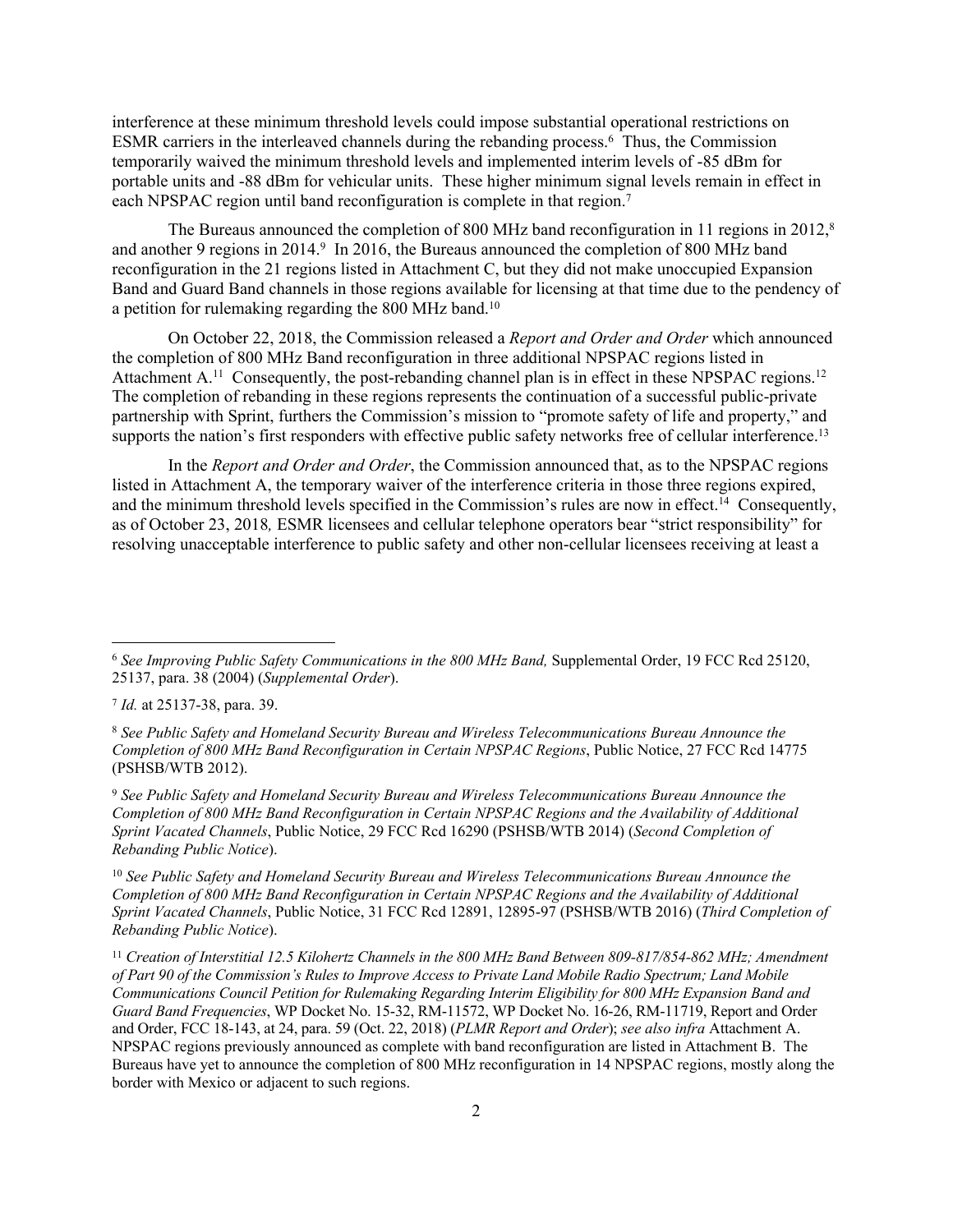minimum measured input signal power of -101 dBm for portable units and -104 for dBm for vehicular units in the regions listed in Attachment A.<sup>15</sup>

The 800 MHz Transition Administrator (TA) has certified that band reconfiguration is complete in these regions and all licensees are now operating on their post-rebanding replacement channels.<sup>16</sup> This does not mean that licensees have completed all tasks associated with rebanding, however. For example, the TA noted in its certifications that some licensees have not submitted final rebanding cost documentation to Sprint and/or the TA, completed the actual cost reconciliation process, or closed their Frequency Reconfiguration Agreements.<sup>17</sup> Licensees in these regions that have not completed all rebanding tasks are reminded that they must do so expeditiously.

The Commission directed the Bureaus to announce by public notice the dates and procedures for submitting applications for Expansion Band and Guard Band channels and channels in the interleaved segment of the band vacated by Sprint as to the NPSPAC regions listed in Attachment A, as well as for Expansion Band and Guard Band channels in those regions where Expansion Band and Guard Band licensing was deferred pending the resolution of a rulemaking petition.<sup>18</sup> We do so here.

## **III. VACATED INTERLEAVED CHANNELS BECOMING AVAILABLE FOR LICENSING**

In connection with reconfiguration of the 800 MHz band, the Public Safety and Homeland Security Bureau released for licensing certain channels vacated by Sprint in the interleaved portion of the band (809-815/854-860 MHz) in the regions where they announced the completion of 800 MHz band reconfiguration. Vacated channels in the interleaved portion of the band are reserved exclusively for public safety applicants for three years from the opening of a filing window, and for public safety and critical infrastructure industry  $\text{[CII]}^{19}$  applicants for two years thereafter.<sup>20</sup> After this five-year period, any

<sup>15</sup> *Id*. *See also* 47 CFR §§ 27.970(a), 90.672(a). The interim levels of -85 dBm for portable units and -88 dBm for vehicular units remain in effect in NPSPAC regions where rebanding has not been declared complete.

<sup>16</sup> *See* Letters from Brett Haan, 800 MHz Transition Administrator, to David L. Furth, Deputy Chief, Public Safety and Homeland Security Bureau, Federal Communications Commission (Apr. 6, 2017, May. 24, 2018, and Jun. 20, 2018) (certifying the completion of band reconfiguration in the NPSPAC regions listed in Attachment A) (TA Certification Letters). The TA was established by the Commission to oversee band reconfiguration. *See 800 MHz Report and Order*, 19 FCC Rcd at 15070-75, paras. 190-200. Originally, the Public Safety and Critical Infrastructure Division of the Wireless Telecommunications Bureau was assigned oversight of the TA and the rebanding process. *See 800 MHz Report and Order*, 19 FCC Rcd at 15075, para. 201. Subsequently, the Public Safety and Homeland Security Bureau was established and has since assumed these duties. *See* 47 CFR § 0.191(f); *Establishment of Public Safety and Homeland Security Bureau*, Order, 21 FCC Rcd 10867 (2006).

<sup>17</sup> *See* TA Certification Letters.

<sup>18</sup> *PLMR Report and Order* at 25, para. 60.

<sup>19</sup> A definition of critical infrastructure industry is provided in Section 90.7 of the Commission's Rules. *See* 47 CFR § 90.7.

<sup>20</sup> *800 MHz Report and Order*, 19 FCC Rcd at 15052, para. 152. The exclusive filing windows for public safety and CII applicants also apply to channels vacated by other licensees relocating to the ESMR band and licensees electing to relocate to the Guard Band. *Id.*; *see also Supplemental Order*, 19 FCC Rcd at 25145, para. 58.

<sup>12</sup> *See* 47 CFR §§ 90.613-90.617.

<sup>13</sup> *See 800 MHz Report and Order,* 19 FCC Rcd at 14971, para. 1 (*citing* 47 U.S.C. § 151).

<sup>14</sup> *PLMR Report and Order* at 24-25, para. 59.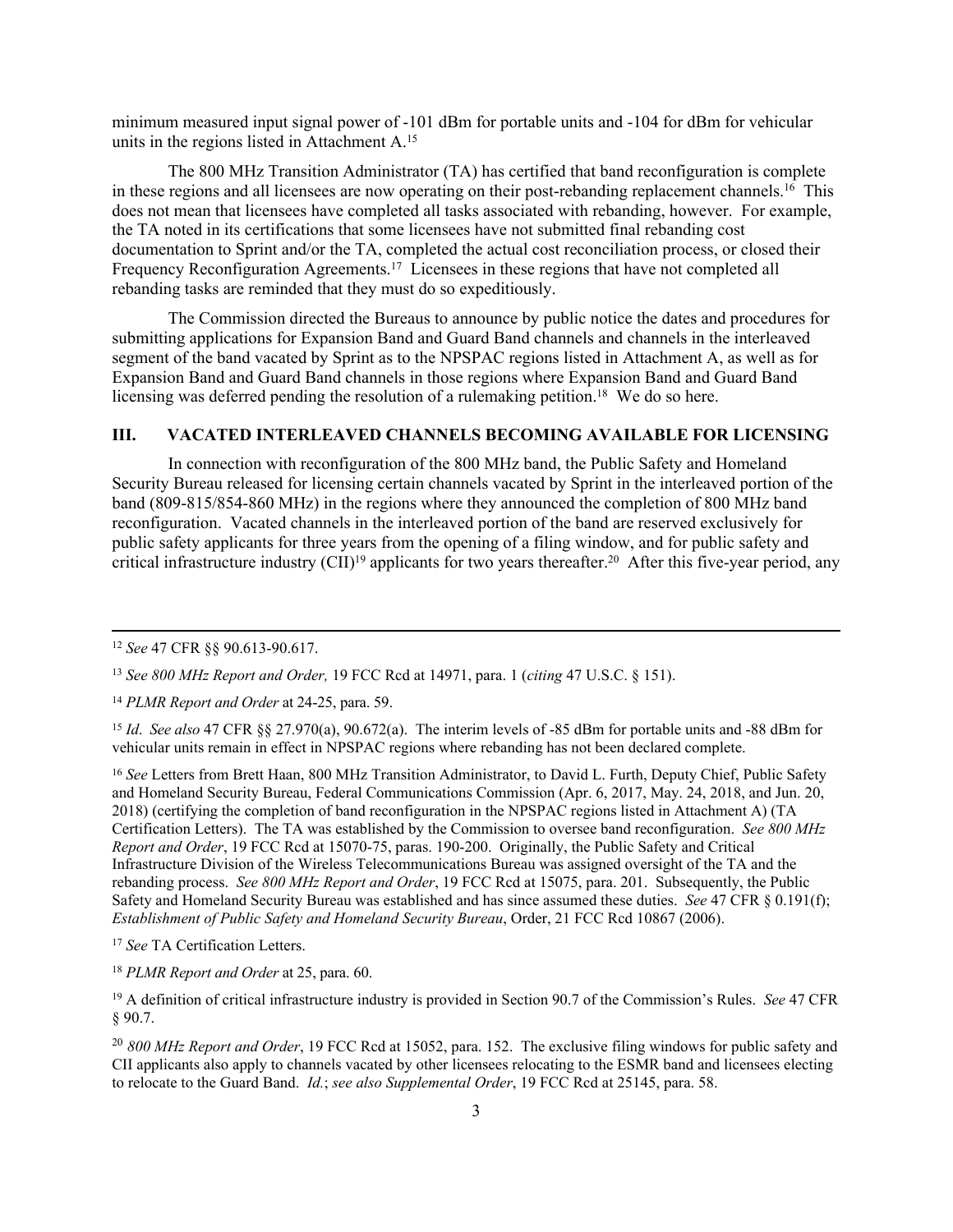remaining vacated channels revert to their original frequency pools and become available for licensing to any eligible applicant.<sup>21</sup>

The Public Safety and Homeland Security Bureau has released Sprint-vacated channels for licensing in stages with the most recent release occurring in December 2016.<sup>22</sup> By this *Public Notice*, we announce the availability for licensing of additional Sprint-vacated channels.

In the NPSPAC regions listed in Attachment A, all remaining channels vacated by Sprint in the interleaved portion of the band will be available for licensing first to public safety applicants and later to CII applicants. In addition, some Sprint-vacated channels also may become available for licensing in regions where band reconfiguration has already been completed.

Please note, however, that certain counties in regions adjacent to the Mexico border continue to be subject to an application freeze.<sup>23</sup> We will withhold releasing vacated channels in any county currently subject to an application freeze.

To identify specific vacated channels that are available for licensing, the Bureaus have created a Vacated Channel Search Engine (VCSE) at [http://wireless2.fcc.gov/reband800/search\\_basic.htm.](http://wireless2.fcc.gov/reband800/search_basic.htm)<sup>24</sup> The VCSE contains detailed geographic and frequency data regarding these vacated channels. The vacated channel public access file is at [http://wireless.fcc.gov/uls/index.htm?job=transaction&page=weekly.](http://wireless.fcc.gov/uls/index.htm?job=transaction&page=weekly) This access file may be downloaded by users with data-processing capability, *e.g*., frequency coordinators.

For channels being made available for licensing by this *Public Notice*, the VCSE will specify **July 18, 2019** as the availability date in the "Channel Availability" field.

Beginning on **July 18, 2019**, Commission-certified frequency coordinators may file applications, in the Universal Licensing System (ULS), on behalf of eligible applicants for the channels released by this *Public Notice*. Any application filed for these channels before **July 18, 2019** will be dismissed.

Applications must meet the frequency limitations specified in the Commission's rules.<sup>25</sup> Due to the limited availability of channels during the period of exclusive eligibility, applicants will not be permitted to apply for more than five channels per fixed location. Furthermore, requests for extended implementation will be subject to a high level of scrutiny and will not be routinely granted.<sup>26</sup>

Applications for vacated channels must include a certification of frequency coordination by an appropriate Commission-certified frequency coordinator in accordance with the Commission's rules.<sup>27</sup> The certification must state that the coordinator has searched the VCSE and the Commission's licensing database and has verified that the frequencies and locations being applied for are available for licensing under the rules and procedures detailed in this *Public Notice*. **The certification should include the applicant's name, a list of the specific locations/frequencies that were subject to the search, and the** 

<sup>23</sup> *See Public Safety and Homeland Security Bureau Extends 800 MHz Application Freeze along Border with Mexico*, Public Notice, 32 FCC Rcd 1817 (PSHSB 2017) (*Border Freeze Public Notice*).

<sup>24</sup> *See Public Safety and Homeland Security Bureau and Wireless Telecommunications Bureau Establish New 800 MHz Vacated Channel Search Engine for Identifying Vacated Channels in the 800 MHz Interleaved Band That Will be Available for Licensing to Public Safety and Critical Infrastructure Industry Entities*, Public Notice, 23 FCC Rcd 16481 (PSHSB/WTB 2008).

<sup>26</sup> *See* 47 CFR § 90.629

<sup>27</sup> *See* 47 CFR § 90.175.

<sup>21</sup> *See Supplemental Order*, 19 FCC Rcd at 25145, para. 58; *see also* 47 CFR §§ 90.615, 90.617(g).

<sup>22</sup> *See Third Completion of Rebanding Public Notice*, 31 FCC Rcd at 12893-95.

<sup>25</sup> *See* 47 CFR §§ 90.623, 90.627.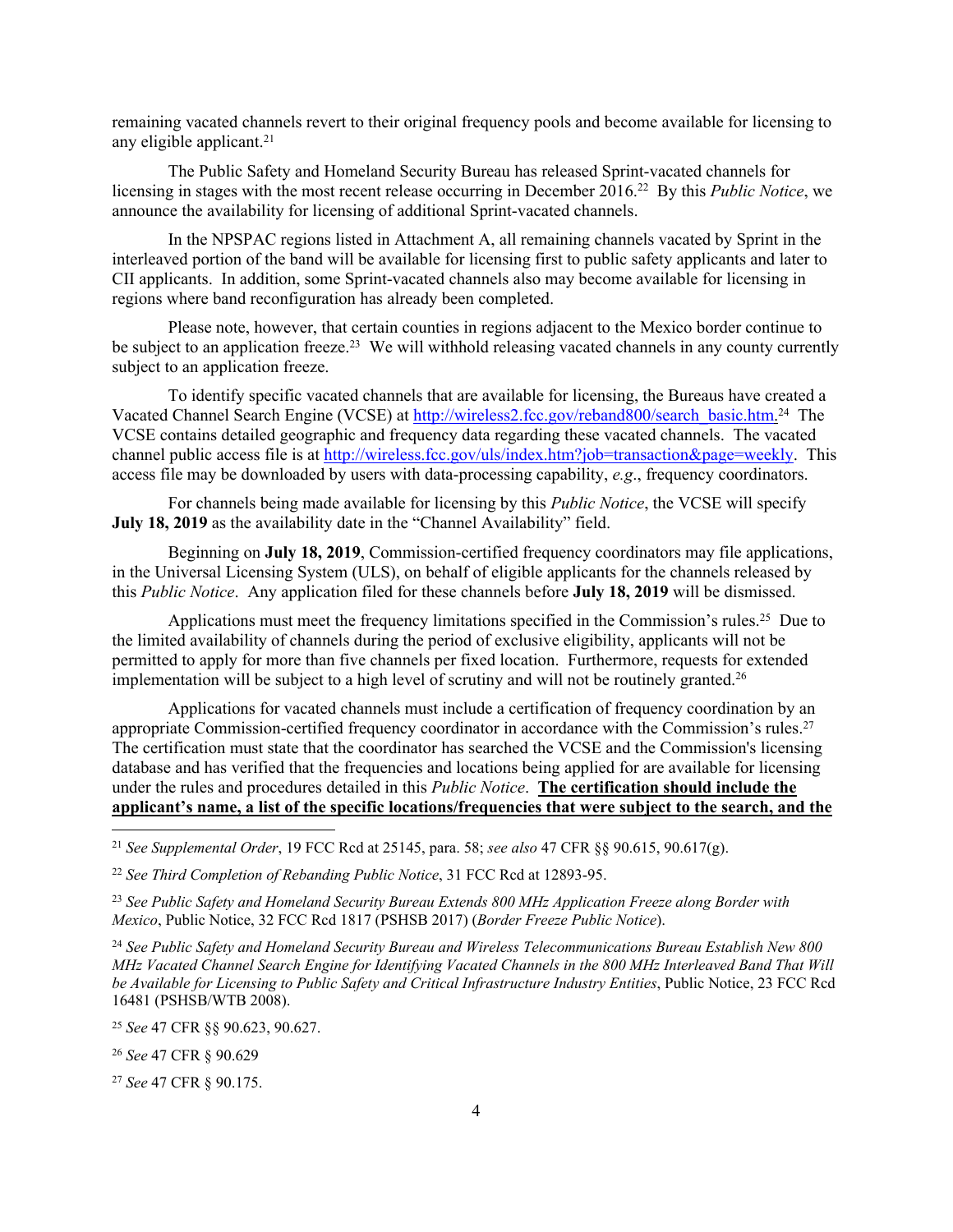## **date the search was conducted.<sup>28</sup> Also, coordinators are advised to check the Commission's Market-Based database to ascertain whether there are EA licenses that conflict with a channel chosen from the VCSE. Staff may return applications if there is ambiguity as to which channels or locations on the application are covered by the coordinator's certification.**

When coordinating applications for vacated site-based channels, the frequency coordinator should confirm that the 22 dB $\mu$  V/m F(50,10) contour of the proposed facilities does not extend beyond the 22  $dB\mu$  V/m F(50,10) contour of the originally licensed station.<sup>29</sup> The originally licensed contour should be calculated using the maximum Effective Radiated Power and the actual antenna height above average terrain (HAAT).<sup>30</sup> When coordinating applications for vacated EA-based channels, the frequency coordinator should confirm that the 40 dBµ V/m F(50,50) contour of the proposed facilities does not extend into an adjacent region where the channel is unavailable for licensing.<sup>31</sup>

Furthermore, as with previously released vacated channels, frequency coordinators must follow pre-coordination procedures to eliminate conflicts between applications prior to their being filed with the Commission, and they must attach the appropriate certifications to each application.<sup>32</sup> Frequency coordinators may accept applications for vacated channels specified in this *Public Notice* that are submitted to them for coordination.<sup>33</sup> In order to reduce the possibility that the Commission might receive mutually exclusive applications, each frequency coordinator must provide notification of each application submitted to it for coordination to all other participating coordinators prior to filing the application with the Commission. The purpose of this notification process is to enable frequency coordinators to address and resolve conflicting applications prior to filing with the Commission.

Pre-coordination may commence no sooner than **May 9, 2019,** at 8:00 AM Eastern Time.<sup>34</sup> On that date, and after that time, each frequency coordinator may submit electronic notification to the other participating coordinators of applications it has prepared for coordination. Each notification for vacated channels must be sent individually; batch filing is prohibited. Applications that are submitted for notification must include the following exhibits:

- A showing that the appropriate contour of the proposed facility is within the contour or region previously licensed to Sprint as described above;
- A statement verifying channel availability;
- A study detailing the directional height of the antenna above average terrain (DHAAT) for any proposed facility employing the short-spacing separation table in our rules.<sup>35</sup>

<sup>29</sup> 47 CFR § 90.693(b).

<sup>31</sup> 47 CFR §90.689(b).

<sup>34</sup> *Id.* at 18345.

35 47 CFR § 90.621(b)(4).

<sup>28</sup> *See Public Safety and Homeland Security Bureau Announces Application and Licensing Procedures for Channels Relinquished by Sprint Nextel Corporation in the 809-809.5/854-854.5 MHz Band*, Public Notice*,* 23 FCC Rcd 18343, 18344 (PSHSB 2008) (*Licensing Procedures Public Notice*).

<sup>&</sup>lt;sup>30</sup> The maximum ERP varies with the antenna height above average terrain (HAAT). For instance, a maximum ERP of 1000 watts is permitted for all HAAT values below 305 meters. *See* 47 CFR § 90.635(b).

<sup>32</sup> *Licensing Procedures Public Notice*, 23 FCC Rcd at 18344-45.

<sup>33</sup> Coordinators may also accept applications submitted to them for coordination prior to the date of this *Public Notice*, provided that they comply with the pre-coordination notification procedures set forth in this *Public Notice* with respect to such applications.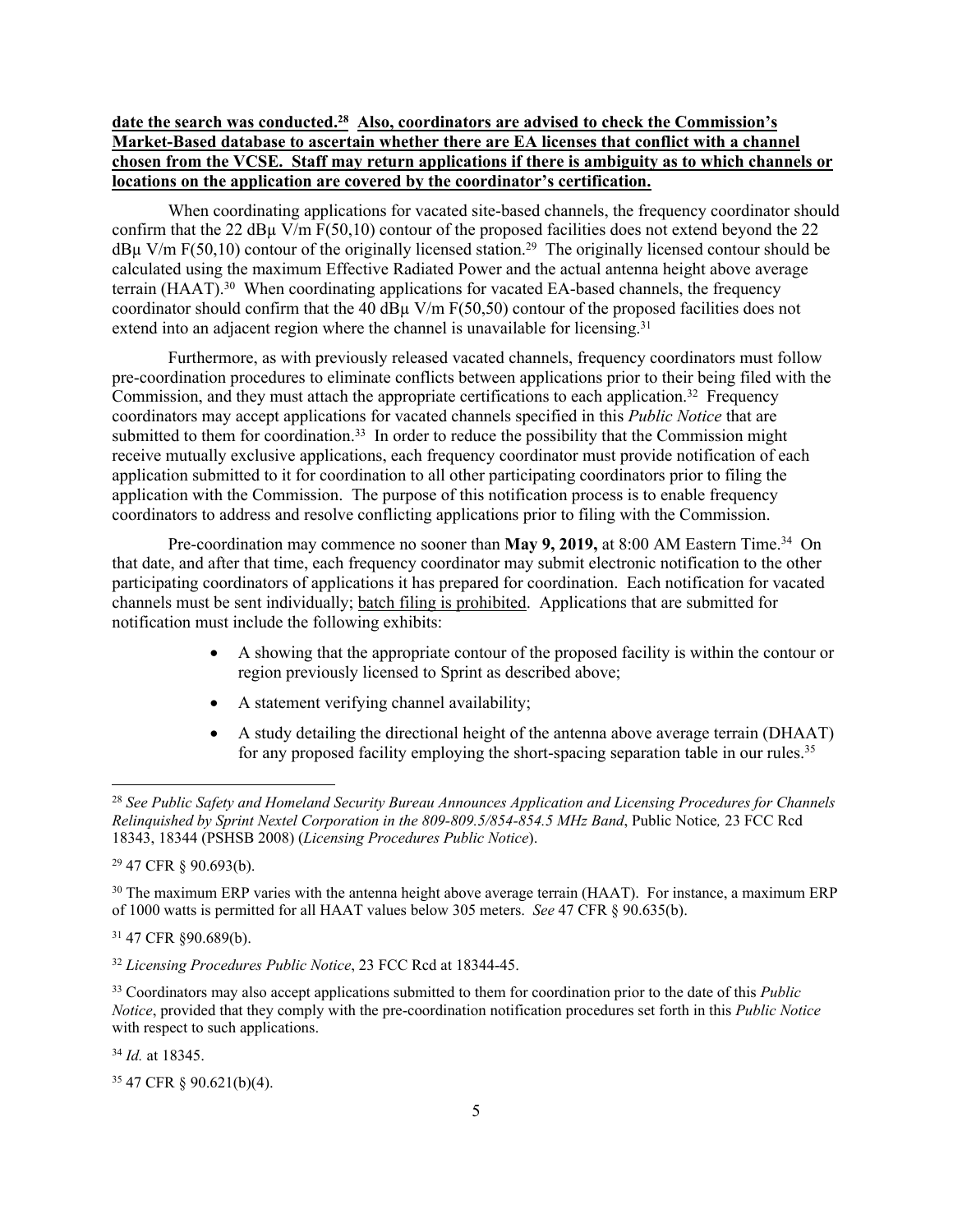All participating frequency coordinators will check each notified application for mutual exclusivity with other notified applications. If conflicts are found, the application with the earliest notification date and time stamp will take precedence.<sup>36</sup> Mutually exclusive channels must be deleted from later-notified applications but such applications may maintain their priority for channels that have no conflicts. Frequency coordinators may also apply engineering solutions to resolve potentially mutually exclusive situations.

From **July 18, 2019**, to **July 17, 2022**, the interleaved channels made available by this *Public Notice* will be available exclusively for licensing to public safety eligible entities. From **July 18, 2022,** to **July 17, 2024**, the channels made available by the records released by this *Public Notice* will be available exclusively for licensing to public safety eligible entities and critical infrastructure industry eligible entities.

Applicants who receive a license for channels vacated by Sprint no longer need to provide prior notice to Sprint before they activate a channel for testing or commence operations.

#### **IV. EXPANSION BAND AND GUARD BAND CHANNELS**

The Commission created the Expansion Band and Guard Band to provide spectral separation between commercial licensees operating in the ESMR segment of the band above 817/862 MHz, and public safety licensees operating below 815/860 MHz.<sup>37</sup> Expansion Band spectrum is designated primarily for Specialized Mobile Radio (SMR) stations, with the remainder for Business/Industrial/Land Transportation (B/ILT) Pool eligibles.<sup>38</sup> Guard Band spectrum is in the General Pool,<sup>39</sup> and thus is available for Public Safety, B/ILT, and SMR operations.<sup>40</sup>

In creating the Expansion Band, the Commission noted that, "[a]lthough occupants of the Expansion Band will receive full interference protection, … licensees who operate in the 2 x 2 MHz segment of the band [Expansion Band and Guard Band] immediately adjacent to the cellular portion of

<sup>37</sup> *800 MHz Report and Order*, 19 FCC Rcd at 15053-55, paras. 154-158. No Guard Band exists in the southeastern portion of the United States in counties served by both Sprint and SouthernLINC and in areas adjacent to the U.S./Canada border. Furthermore, the Expansion Band consists of the 812.5-813.5 MHz/857.5-858.5 MHz segment of the band in these counties served by both Sprint and SouthernLINC except for a seventy-mile radius around Atlanta where the Expansion Band is reduced to one-half megahertz. *Id.* at 15058, para. 166; *see also Improving Public Safety Communications in the 800 MHz Band*, Memorandum Opinion and Order, 20 FCC Rcd 16015, 16036, para. 48 (2005).

<sup>38</sup> *See* 47 CFR § 90.617(b), (d). Expansion Band users also include Public Safety licensees that chose not to relocate from the band. *See 800 MHz Report and Order*, 19 FCC Rcd at 15053, n.417. They are permitted to expand geographically on the Expansion Band channels they retained and may obtain new Expansion Band channels through inter-category sharing. *See Public Safety and Homeland Security Bureau Clarifies the Rights of 800 MHz Public Safety Licensees Electing to Remain in the 800 MHz Expansion Band*, Public Notice, 22 FCC Rcd 6803, 6803-04 (PSHSB 2007); *Public Safety and Homeland Security Bureau Clarifies the Process for Accepting Applications from Public Safety Licensees that Elected to Remain in the 800 MHz Expansion Band*, Public Notice, 30 FCC Rcd 3021 (PSHSB 2015).

<sup>39</sup> *See* 47 CFR § 90.615.

<sup>&</sup>lt;sup>36</sup> We encourage frequency coordinators first to explore engineering solutions and other rational bases on which to resolve mutual exclusivity. If mutual exclusivity cannot otherwise be resolved before the filing window opens, it may be resolved on the basis of the pre-coordination notification date and time stamp in order to avoid the filing of mutually exclusive applications. *See City of Aventura, Florida; City of Doral, Florida*, Memorandum Opinion and Order, 28 FCC Rcd 4439, 4442-43, para. 10 (WTB PLD 2013) (*Aventura*).

<sup>40</sup> *See Creation of Interstitial 12.5 KHz Channels in the 800 MHz Band Between 809-817/854-862 MHz*, Notice of Proposed Rulemaking, 30 FCC Rcd 1663, 1675, n.95 (2015).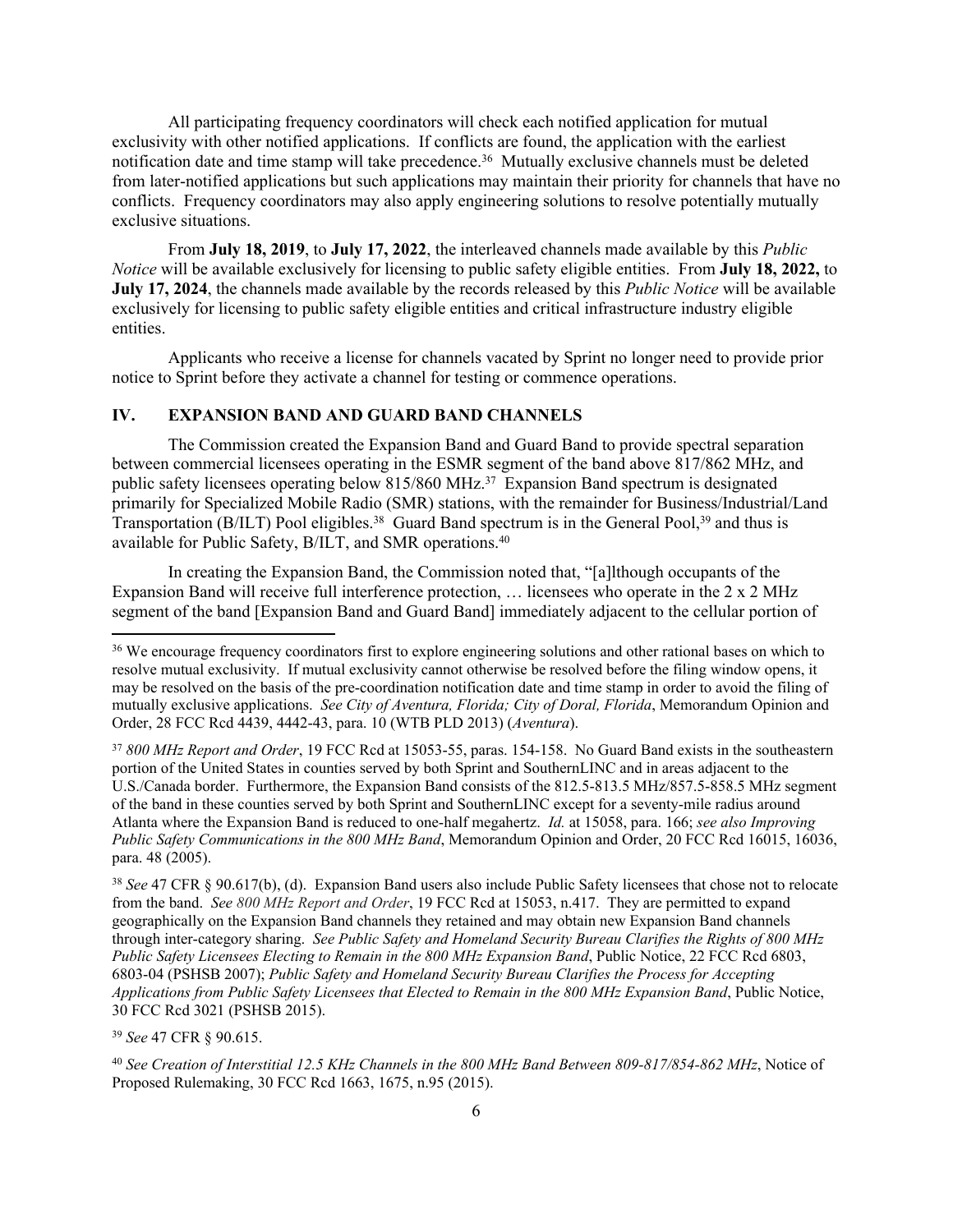the band should employ 'campus-type' or other interference-resistant type systems."<sup>41</sup> Expansion Band channels become available for licensing when the Bureaus release a *Public Notice* that announces that 90% of channels in the former NPSPAC Block are clear and specifies a date on which applications may be filed.<sup>42</sup>

The Commission established the "'Guard Band' in the 816-817 MHz/861-862 MHz segment of the 800 MHz band to provide public safety licensees an additional one megahertz spectral separation from the [ESMR] portion of the band."<sup>43</sup> Most Guard Band licensees receive less interference protection from ESMR operations than licensees operating in lower portions of the non-cellular portion of the 800 MHz band.<sup>44</sup> 800 MHz High Density Cellular operations are prohibited in the Guard Band.<sup>45</sup> Guard Band channels become available for licensing when the Bureaus release a Public Notice announcing that 100% of channels in the former NPSPAC Block are clear in a given region and, therein, specify a date on which applications may be filed.<sup>46</sup>

The Bureaus have released Expansion and Guard Band channels for licensing in stages with the most recent release occurring in 2014.<sup> $\bar{4}$ 7</sup> Since the TA has certified that band reconfiguration is complete in the regions listed in Attachments A and  $C<sub>18</sub>$  100% of channels in the former NPSPAC Block in these regions are clear. Accordingly, we announce that Expansion Band and Guard Band channels in the NPSPAC regions listed in Attachments A and C will be available for licensing on **July 18, 2019**. <sup>49</sup> Please note, however, that no Expansion Band or Guard Band channels will be released in counties impacted by the freeze on applications.<sup>50</sup>

Furthermore, these Expansion Band and Guard Band channels are subject to pre-coordination. Frequency coordinators must follow pre-coordination procedures to eliminate conflicts between applications prior to their being filed with the Commission, and they must attach the appropriate certifications to each application.<sup>51</sup> Frequency coordinators may accept applications for vacated channels

<sup>43</sup> *800 MHz Report and Order*, 19 FCC Rcd at 15054, para. 157.

<sup>44</sup> *Id.* at 15055, para. 158.

<sup>48</sup> *See* TA Certification Letters; *Third Completion of Rebanding Public Notice*, 31 FCC Rcd at 12891-92, n.5.

<sup>51</sup> *Id.* at 18344-45.

<sup>41</sup> *800 MHz Report and Order,* 19 FCC Rcd at 15053, para. 154.

<sup>42</sup> *See Improving Public Safety Communications in the 800 MHz Band*, Order, 23 FCC Rcd 15966, 15972-73, para. 17 (2008) (*Sprint Waiver Order*). A channel is deemed "clear" when the NPSPAC licensee has relocated to a corresponding channel in the new NPSPAC band and ceased operations on the old channel, regardless of whether the licensee has completed all post-relocation rebanding tasks. *Id.* at 15973, para. 18.

<sup>45</sup> *Id.* at 15054-55, paras. 157-158. *See* 47 CFR § 90.7 for a definition of an 800 MHz High Density Cellular System.

<sup>46</sup> *Sprint Waiver Order*, 23 FCC Rcd at 15973, para. 17.

<sup>47</sup> *See Second Completion of Rebanding Public Notice*, 29 FCC Rcd at 16296-99.

<sup>49</sup> Certain EA-based Sprint facilities in the Expansion Band and Guard Band are listed in the Vacated Channel Search Engine (VCSE). We will specify **July 18, 2019** as the availability date in the "Channel Availability" field for any such facilities included in the NPSPAC regions listed in Attachments A and C.

<sup>50</sup> *See Border Freeze Public Notice*, 32 FCC Rcd 1817.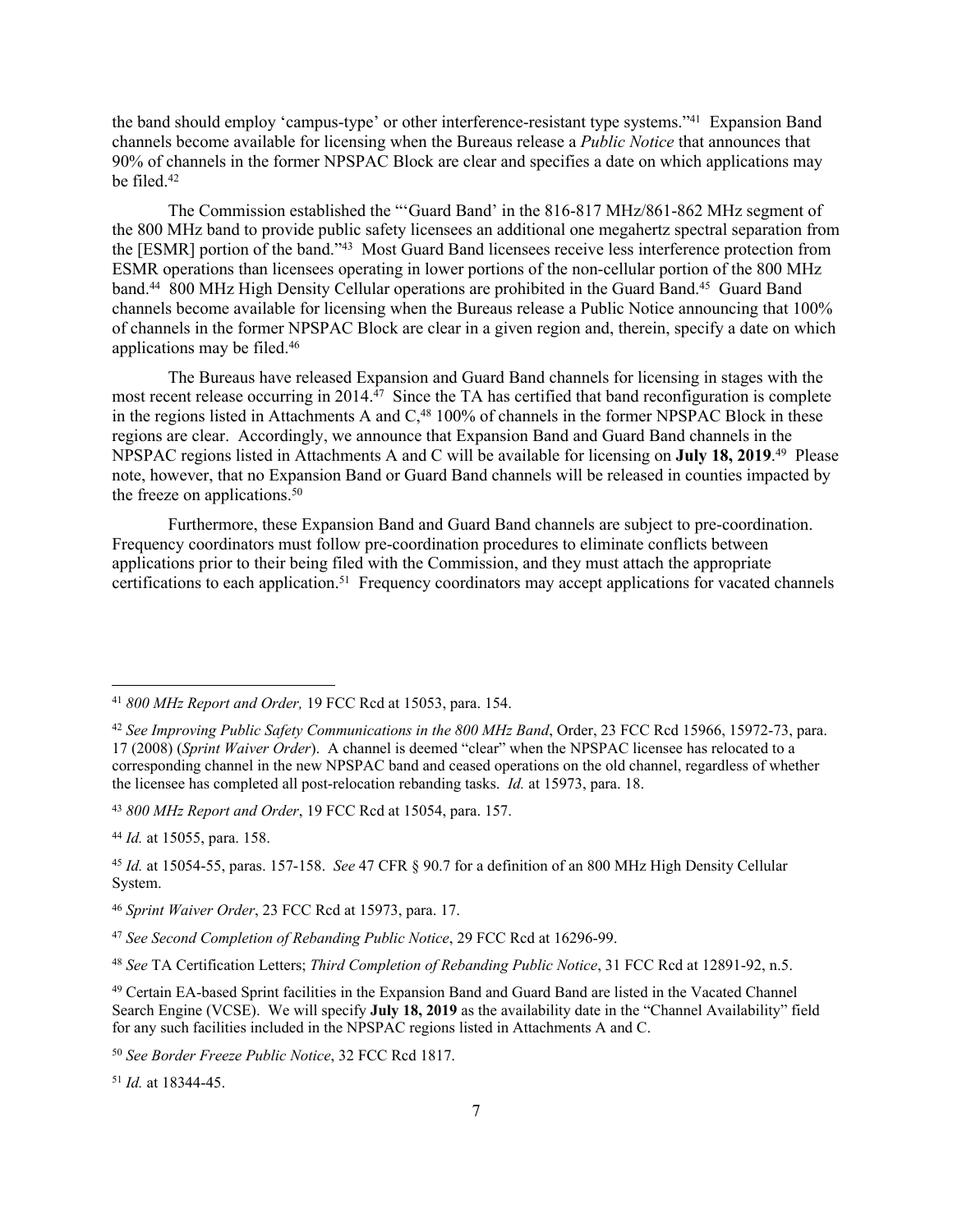specified in this *Public Notice* that are submitted to them for coordination.<sup>52</sup> In order to reduce the possibility that the Commission might receive mutually exclusive applications, each frequency coordinator must provide notification of each application submitted to it for coordination to all other participating coordinators prior to filing the application with the Commission. The purpose of this notification process is to enable frequency coordinators to address and resolve conflicting applications prior to filing with the Commission.

Pre-coordination for the Expansion Band and Guard Band channels may commence on **May 9, 2019**, at 8:00 AM Eastern Time. On that date, and after that time, each frequency coordinator may submit electronic notification to the other participating coordinators of applications it has prepared for coordination. Each notification for vacated channels must be sent individually; batch filing is prohibited. Applications that are submitted for notification must include the following exhibits:

- A statement verifying channel availability;
- A study detailing the DHAAT for any proposed facility employing the short-spacing separation table in our rules.<sup>53</sup>

All participating frequency coordinators will check each notified application for mutual exclusivity with other notified applications. If conflicts are found, the application with the earliest notification date and time stamp will take precedence.<sup>54</sup> Mutually exclusive channels must be deleted from later-notified applications but such applications may maintain their priority for channels that have no conflicts. Frequency coordinators may also apply engineering solutions to resolve potentially mutually exclusive situations.

Applications for the Expansion Band or Guard Band channels may implicate still-frozen neighboring regions. In such a case, the applicant may file a waiver request to allow its coverage to extend into the still-frozen region if the overlapping coverage area is limited and would not disrupt ongoing rebanding efforts in the region. Nonetheless, we remind potential applicants that their choice of base station locations and mobile areas of operation may be limited if the adjacent region is still frozen.

We remind applicants for Expansion Band and Guard Band channels that they must comply with the Commission's construction and operation rules. Licensees must construct and place a station into bona fide operation within twelve months of the date of grant of an authorization.<sup>55</sup> Failure to meet the **construction and operation requirements by the applicable deadline, or failure to maintain the station in operation for a one-year period, will result in automatic license cancellation.**<sup>56</sup> We advise applicants that we apply strict scrutiny to requests for waiver of the construction deadlines and operational requirements. We note that lack of financing, lack of site access, transfer of control, or assignment of authorization may not be used to justify a waiver.<sup>57</sup> Finally, because of our experience with

<sup>55</sup> 47 CFR § 90.155(a).

57 47 CFR § 1.946(e).

<sup>52</sup> Coordinators may also accept applications submitted to them for coordination prior to the date of this *Public Notice*, provided that they comply with the pre-coordination notification procedures set forth in this *Public Notice* with respect to such applications.

<sup>53</sup> 47 CFR § 90.621(b)(4).

<sup>54</sup> We encourage frequency coordinators first to explore engineering solutions and other rational bases on which to resolve mutual exclusivity. If mutual exclusivity cannot otherwise be resolved before the filing window opens, it may be resolved on the basis of the pre-coordination notification date and time stamp in order to avoid the filing of mutually exclusive applications. *See Aventura*, 28 FCC Rcd at 4442-43, para. 10.

<sup>56</sup> *Id*. *See also* 47 CFR §§ 1.953(c), 90.157(a).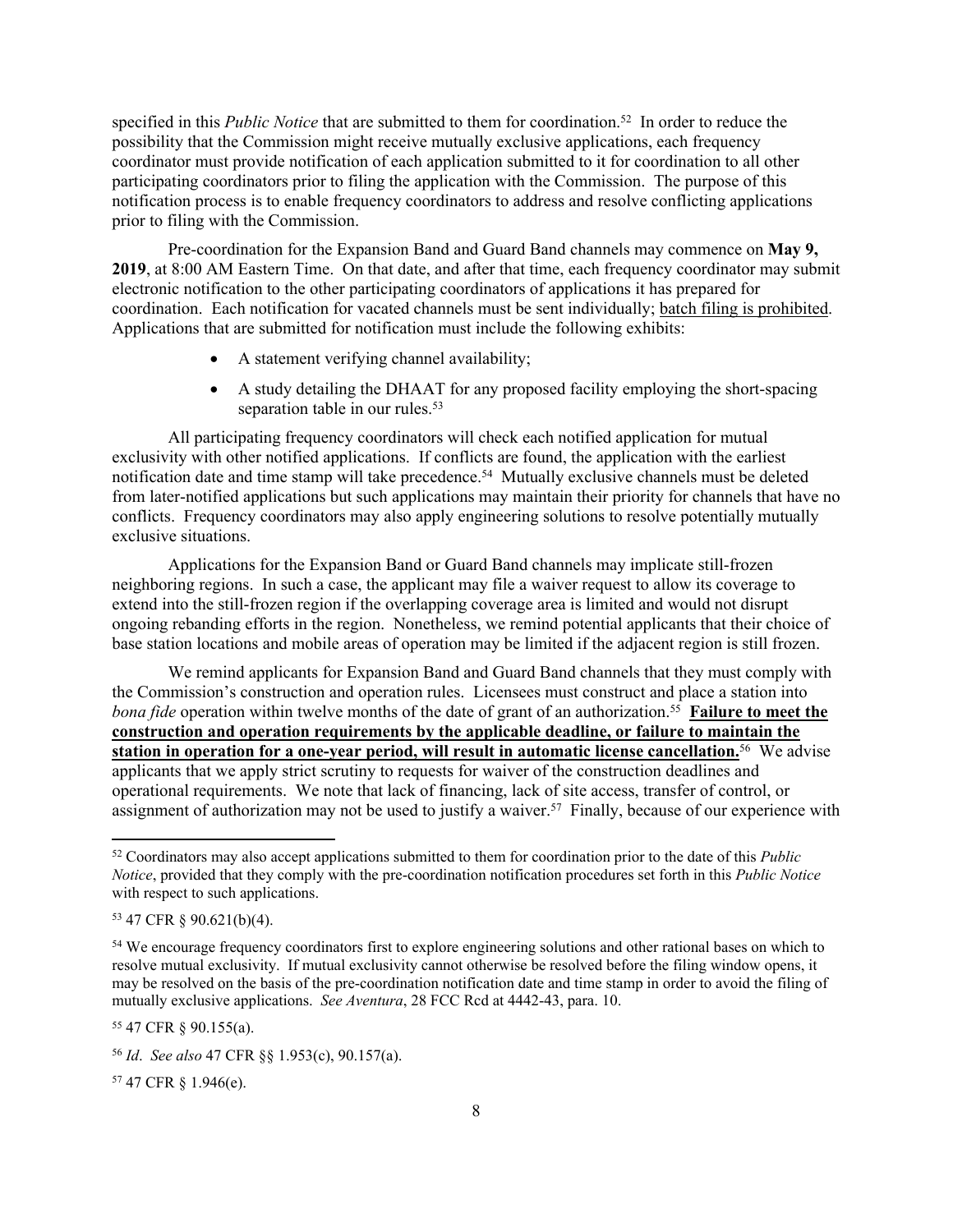900 MHz band applications,<sup>58</sup> we may impose a temporary freeze on the acceptance of Expansion and/or Guard Band applications in the event there is an inordinately large number of applications that would compromise the availability of adequate spectrum resources for applicants with *bona fide* intentions to offer service. We will also investigate any unusual concentration of applications and any undisclosed true party in interest behind any application. Misrepresentation or lack of candor in any application may be referred for enforcement action.

### **V. TA APPROVAL OF APPLICATIONS FOR NEW NPSPAC BAND NO LONGER NECESSARY**

In a previous *Public Notice*, the Public Safety and Homeland Security Bureau stated that applications for new facilities in the new NPSPAC band would be subject to TA review until the completion of rebanding in a NPSPAC region.<sup>59</sup>

Accordingly, by this *Public Notice*, we announce that TA review is not required for new NPSPAC channels in regions listed in Attachment A.

#### **VI. FURTHER INFORMATION**

For further information, contact Brian Marenco, Policy and Licensing Division, Public Safety and Homeland Security Bureau at (202) 418-0838 or [Brian.Marenco@fcc.gov;](mailto:Brian.Marenco@fcc.gov) Melvin Spann, Wireless Telecommunications Bureau, Mobility Division at (202) 418-1333 or [Melvin.Spann@fcc.gov](mailto:Melvin.Spann@fcc.gov).

Action by the Deputy Chief, Public Safety and Homeland Security Bureau and Deputy Chief, Wireless Telecommunications Bureau.

 $-$  FCC  $-$ 

<sup>58</sup> In the *800 MHz Report and Order*, the Commission provided flexibility to 900 MHz B/ILT licensees to allow them to convert their Private Land Mobile Radio authorizations to Commercial Mobile Radio Service authorizations, *see 800 MHz Report and Order*, 19 FCC Rcd at 15127, para. 337, but it also envisioned that Sprint would temporarily shift some of its operations to the 900 MHz band to create "green space" to facilitate 800 MHz rebanding, *see id*. at 15127, para. 335-336. Following the release of the *800 MHz Report and Order*, the Wireless Telecommunications Bureau received an exceptionally high number of applications for 900 MHz B/ILT licenses, so it imposed a freeze on new 900 MHz B/ILT licenses to ensure Sprint had adequate "green space." *See Wireless Telecommunications Bureau Freezes Applications in the 900 MHz Band*, Public Notice, 19 FCC Rcd 18277, 18277- 78 (WTB 2004).

<sup>59</sup> *See Public Safety and Homeland Security Bureau Provides Guidance on Amendment of 800 MHz Regional Plans to Reflect 800 MHz Band Reconfiguration and on Licensing of New NPSPAC Facilities in the 806-809/851-854 MHz Band*, Public Notice, 24 FCC Rcd 1364, 1366 (PSHSB 2009).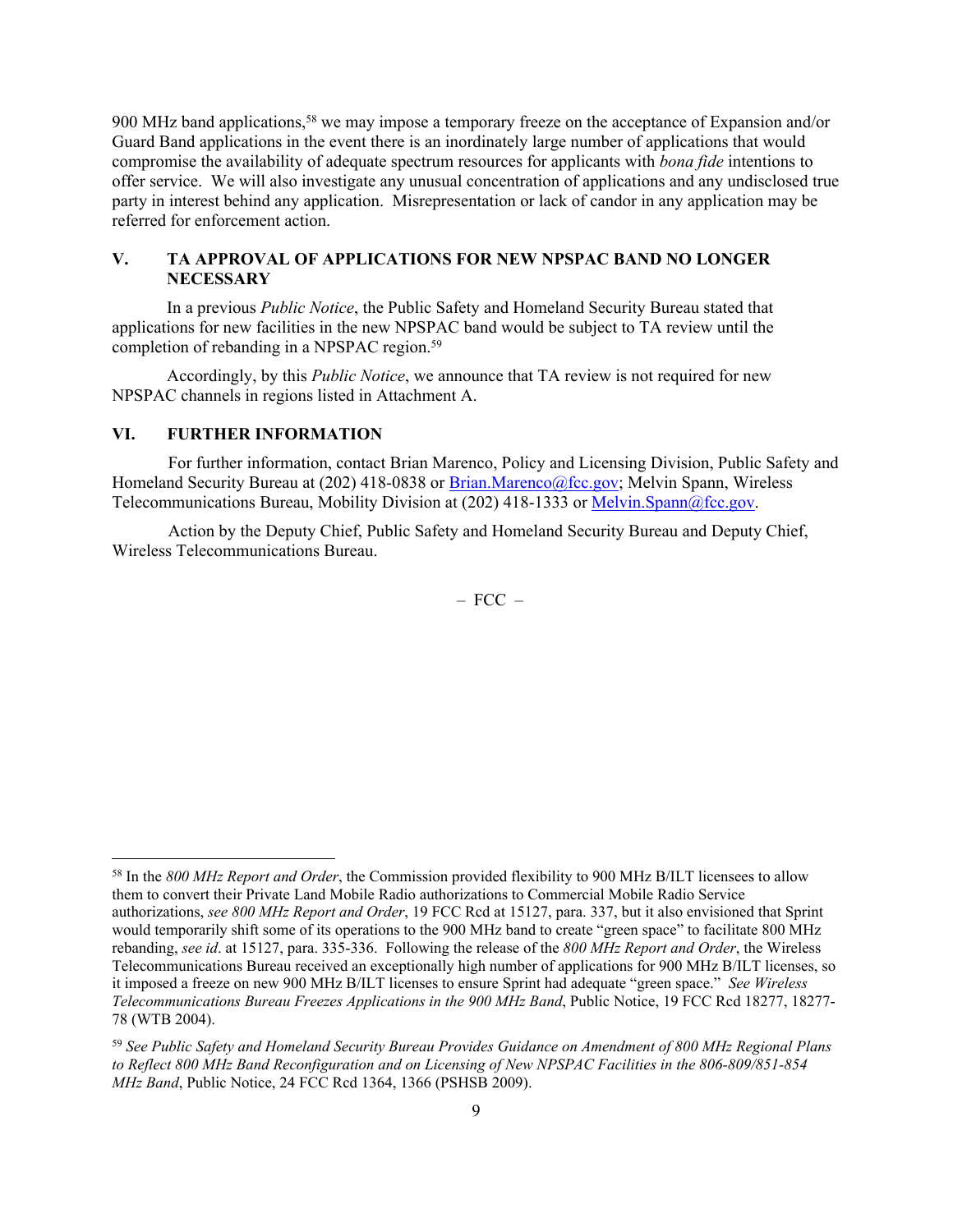#### **Attachment A NPSPAC Regions in Which 800 MHz Band Reconfiguration is Complete as of** *Report and Order and Order* **FCC 18-143**

| <b>NPSPAC</b> Region    | Description of Region <sup>60</sup> |
|-------------------------|-------------------------------------|
| <b>NPSPAC Region 9</b>  | Florida                             |
| <b>NPSPAC Region 33</b> | Ohio                                |
| NPSPAC Region 43        | <b>Washington State</b>             |

<sup>&</sup>lt;sup>60</sup> Regions that are only a portion of a state or states are defined by counties. For a list of the counties in each of these regions *See The Development of Operational, Technical and Spectrum Requirements For Meeting Federal, State and Local Public Safety Agency Communication Requirements Through the Year 2010*, First Report and Order and Third Further Notice of Proposed Rule Making*,* 14 FCC Rcd 152 (1998), available at [http://www.fcc.gov/Bureaus/Wireless/Orders/1998/fcc98191.txt.](http://www.fcc.gov/Bureaus/Wireless/Orders/1998/fcc98191.pdf)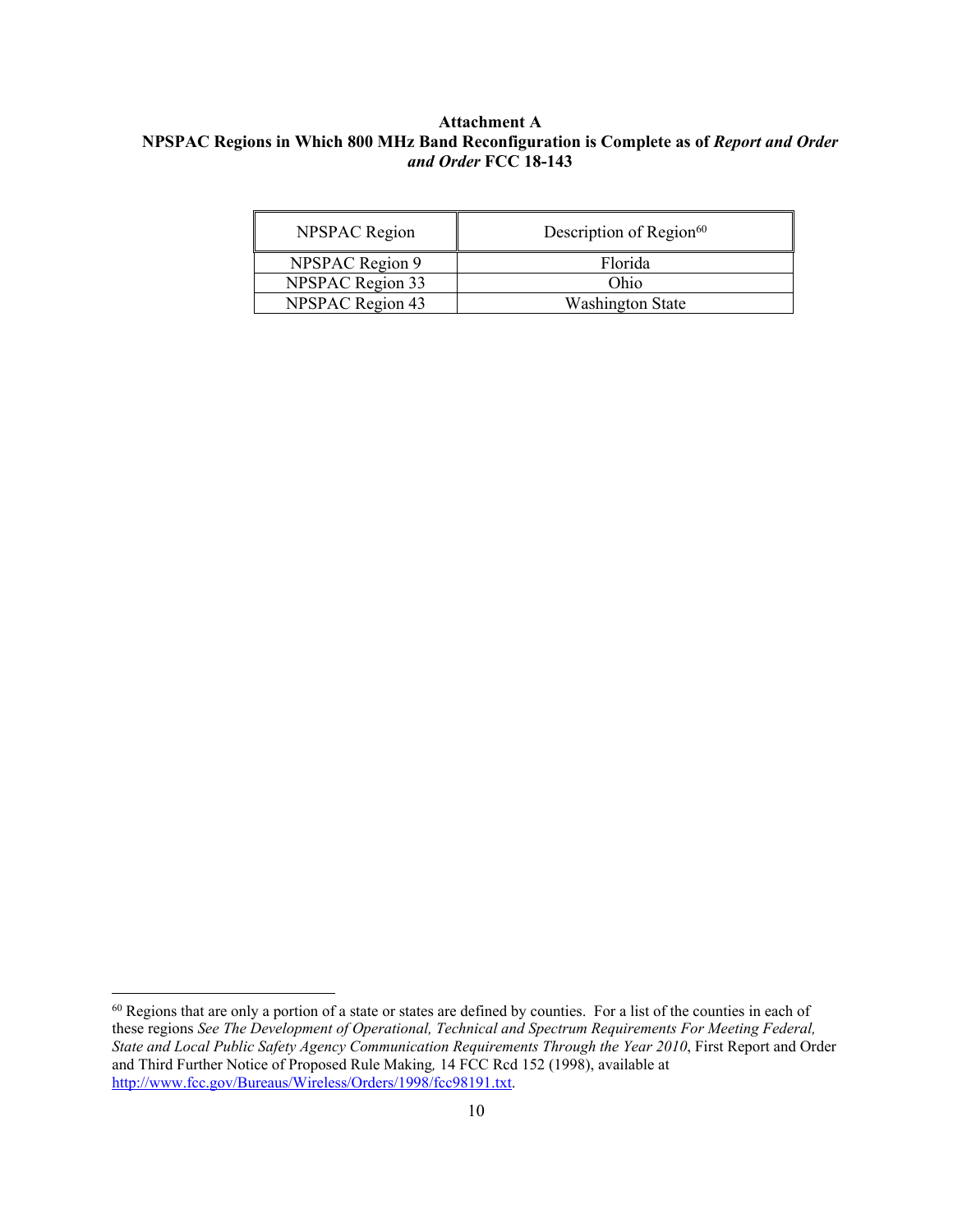**Attachment B NPSPAC Regions Previously Announced as Complete with 800 MHz Band Reconfiguration**

| <b>NPSPAC Region</b> | Description of Region                                       | Date Announced as<br>Complete <sup>61</sup> |
|----------------------|-------------------------------------------------------------|---------------------------------------------|
| 1                    | Alabama                                                     | December 9, 2016                            |
| $\overline{2}$       | Alaska                                                      | November 27, 2012                           |
| $\overline{7}$       | Colorado                                                    | November 27, 2012                           |
| 8                    | Metropolitan NYC Area                                       | December 9, 2016                            |
| 10                   | Georgia                                                     | December 9, 2016                            |
| 11                   | Hawaii                                                      | November 27, 2012                           |
| 12                   | Idaho                                                       | December 30, 2014                           |
| 13                   | Illinois                                                    | December 9, 2016                            |
| 14                   | Indiana                                                     | December 9, 2016                            |
| 15                   | Iowa                                                        | November 27, 2012                           |
| 16                   | Kansas                                                      | December 30, 2014                           |
| 17                   | Kentucky                                                    | December 30, 2014                           |
| 18                   | Louisiana                                                   | December 9, 2016                            |
| 19                   | New England                                                 | December 9, $2016$                          |
| 20                   | $Maryland - DC - Northern$                                  | December 9, 2016                            |
|                      | Virginia                                                    |                                             |
| 21                   | Michigan                                                    | December 9, 2016                            |
| 22                   | Minnesota                                                   | November 27, 2012                           |
| 23                   | Mississippi                                                 | December 9, 2016                            |
| 24                   | Missouri                                                    | December 30, 2014                           |
| 25                   | Montana                                                     | December 30, 2014                           |
| 26                   | Nebraska                                                    | November 27, 2012                           |
| 28                   | Eastern Pennsylvania -<br>Delaware - Southern New<br>Jersey | December 9, 2016                            |
| 30                   | Eastern Upstate New York                                    | December 30, 2014                           |
| 31                   | North Carolina                                              | December 9, 2016                            |
| 32                   | North Dakota                                                | November 27, 2012                           |
| 35                   | Oregon                                                      | December 9, 2016                            |
| 36                   | Western Pennsylvania                                        | December 9, 2016                            |
| 37                   | South Carolina                                              | December 9, 2016                            |
| 38                   | South Dakota                                                | November 27, 2012                           |
| 39                   | Tennessee                                                   | December 9, 2016                            |
| 41                   | Utah                                                        | November 27, 2012                           |
| 42                   | Virginia                                                    | December 9, 2016                            |
| 44                   | West Virginia                                               | December 30, 2014                           |

<sup>61</sup> *See Public Safety and Homeland Security Bureau and Wireless Telecommunications Bureau Announce the Completion of 800 MHz Band Reconfiguration in Certain NPSPAC Regions*, Public Notice, 27 FCC Rcd 14775 (PSHSB/WTB 2012); *Second Completion of Rebanding Public Notice*; *Third Completion of Rebanding Public Notice*.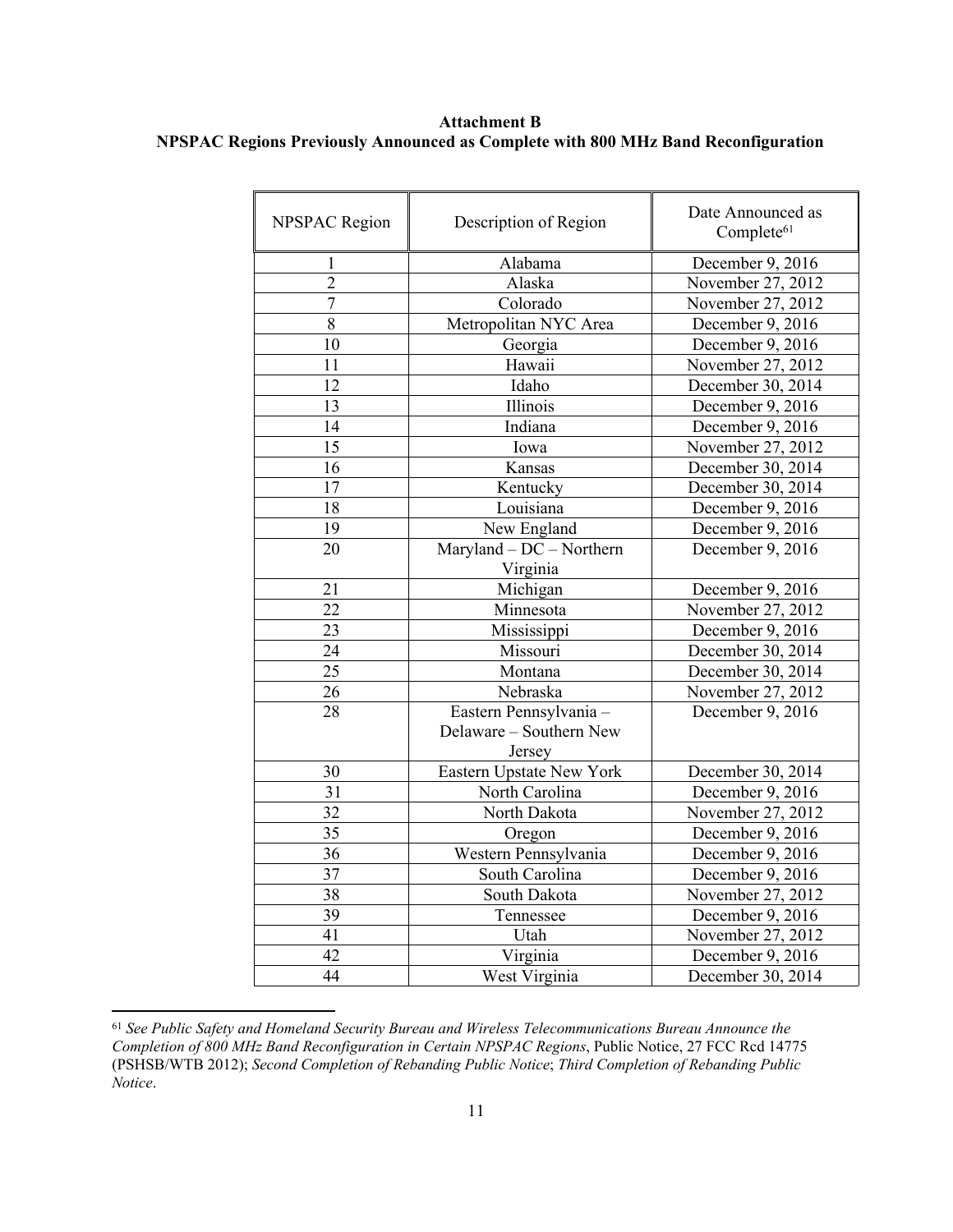| 45 | Wisconsin                          | November 27, 2012 |
|----|------------------------------------|-------------------|
| 46 | Wyoming                            | November 27, 2012 |
| 47 | Puerto Rico                        | December 9, 2016  |
| 48 | <b>US Virgin Islands</b>           | December 9, 2016  |
| 51 | East Texas - Houston <sup>62</sup> | December 9, 2016  |
| 54 | Chicago                            | December 9, 2016  |
| 55 | Western Upstate New York           | December 30, 2014 |
| 64 | American Samoa*                    | December 30, 2014 |

\* This is not an official NPSPAC Region, but it is subject to band reconfiguration and has been assigned a region number for purposes of searching the Vacated Channel Search Engine.

<sup>&</sup>lt;sup>62</sup> No Sprint vacated channels have been released in the following counties which are subject to a freeze on applications: Austin, Brazoria, Colorado, Fort Bend, Grimes, Harris, Matagorda, Montgomery, Waller and Wharton.